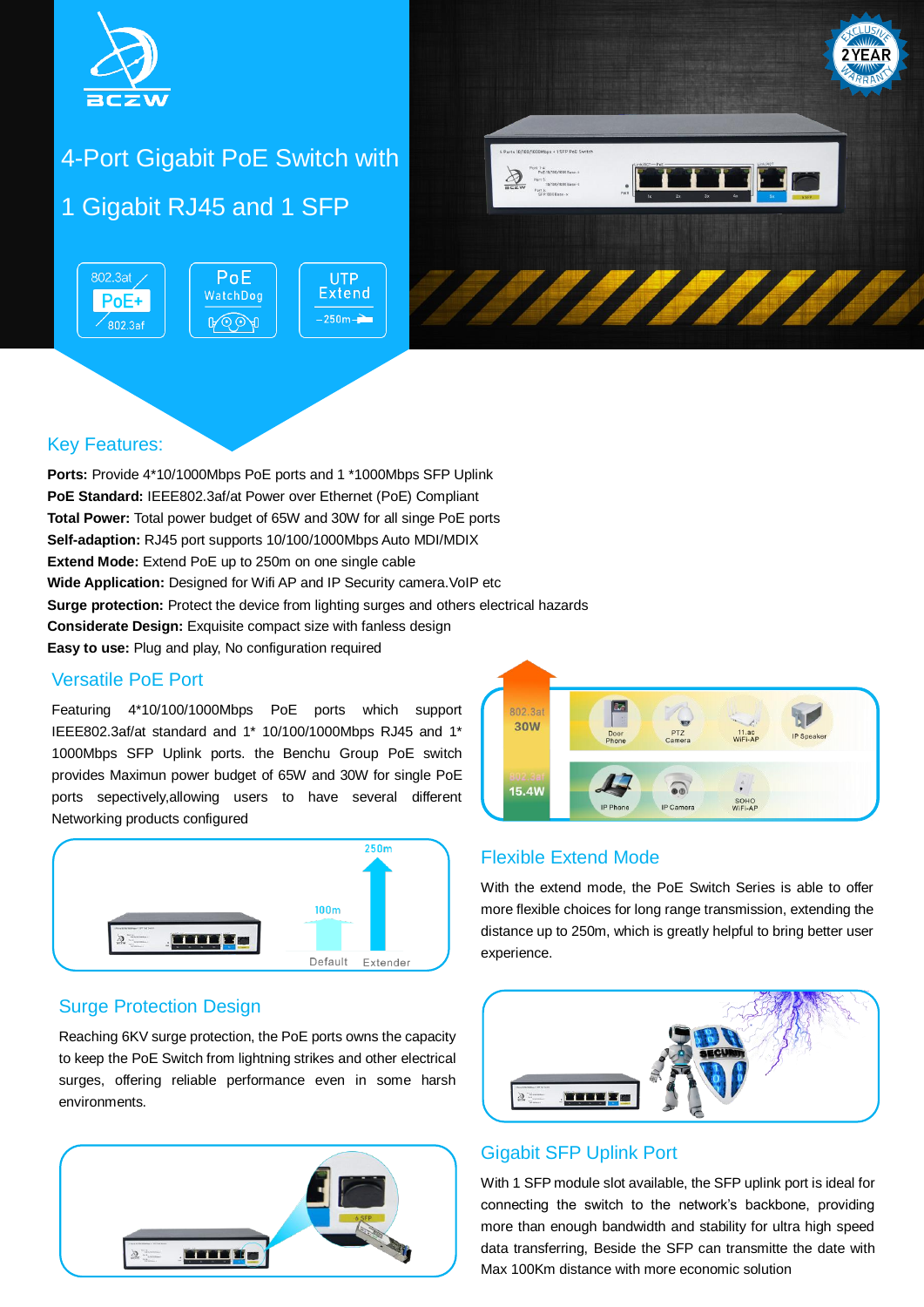# SP5200-4PGE1GE1GF

4-Port gigabit PoE Switch with 1 Gigabit RJ45 and 1 SFP Uplink

### Technical Datasheet

| <b>Model</b>                             | <b>SP5200-4PGE1GE1GF</b>                                                                                                                                           |          |  |
|------------------------------------------|--------------------------------------------------------------------------------------------------------------------------------------------------------------------|----------|--|
| <b>Hardware Specifications</b>           |                                                                                                                                                                    |          |  |
| Connector                                | 5 10/100/1000BASE-T RJ45 auto MDI/MDIX ports<br>1 1000 Base-X SFP Slots                                                                                            |          |  |
| PoE Port                                 | 4 10/100/1000Mbps POE PSE port                                                                                                                                     |          |  |
| <b>SFP</b>                               | Singe fiber/Dual fiber supported. Distance vary the module                                                                                                         |          |  |
| Thermal Fan                              | Fanless Design                                                                                                                                                     |          |  |
| <b>LED</b> indicators                    | Power Indicator: PWR(green).<br>Network Indicator: Link(yellow)<br>PoE Working Indicator: PoE(green)<br>SFP indicator: ON/OFF                                      |          |  |
| <b>Switch Architecture</b>               | Store and Forward                                                                                                                                                  |          |  |
| <b>Transmission model</b>                | IEEE802.3X full-duplex and Backpressure half-duplex                                                                                                                |          |  |
| <b>Switch Performance</b>                | Backplane bandwidth                                                                                                                                                | 12Gbps   |  |
|                                          | Packet forwarding rate                                                                                                                                             | 8.93Mpps |  |
|                                          | <b>MAC</b> address                                                                                                                                                 | 8k       |  |
| Power requirement                        | AC100-240V 50/60Hz<br>DC52V/1.25A                                                                                                                                  |          |  |
| <b>ESD Protection</b>                    | 6KV ESD                                                                                                                                                            |          |  |
| Dimension(WxDxH)                         | 202mm x 104mm x 44.5mm(7.95in x 4.09in x 1.75in)                                                                                                                   |          |  |
| Weight                                   | $0.72$ Kg                                                                                                                                                          |          |  |
| Power over Ethernet (PoE) Specifications |                                                                                                                                                                    |          |  |
| Network standard                         | IEEE802.3i 10 BASE-T<br>IEEE802.3u 100 BASE-TX<br>IEEE802.3x Flow Control<br>IEEE802.3af Power over Ethernet<br>IEEE802.3at Power over Ethernet<br>IEEE802.3az EEE |          |  |
| PoE Standard                             | IEEE 802.3af Power over Ethernet/PSE<br>IEEE 802.3at Power over Ethernet Plus/PSE                                                                                  |          |  |
| PoE Supply Type                          | $1/2(+)$ , $3/6(-)$ End-span                                                                                                                                       |          |  |
| PoE Power Output                         | Per Port 52V DC, 300mA. max. 15.4 watts (IEEE 802.3af)<br>Per Port 52V DC, 600mA. max. 30 watts (IEEE 802.3at)                                                     |          |  |
| PoE Power budget                         | 65W                                                                                                                                                                |          |  |
| Environment                              |                                                                                                                                                                    |          |  |
| Environment specification                | Operating temperature: -20°C~55°C, operating humidity: 5%~95%                                                                                                      |          |  |
|                                          | Storage temperature: -40°C~75°C, storage humidity: 5%~95%                                                                                                          |          |  |
| Safety                                   | FCC Part15 Class A, CE. RoHs                                                                                                                                       |          |  |